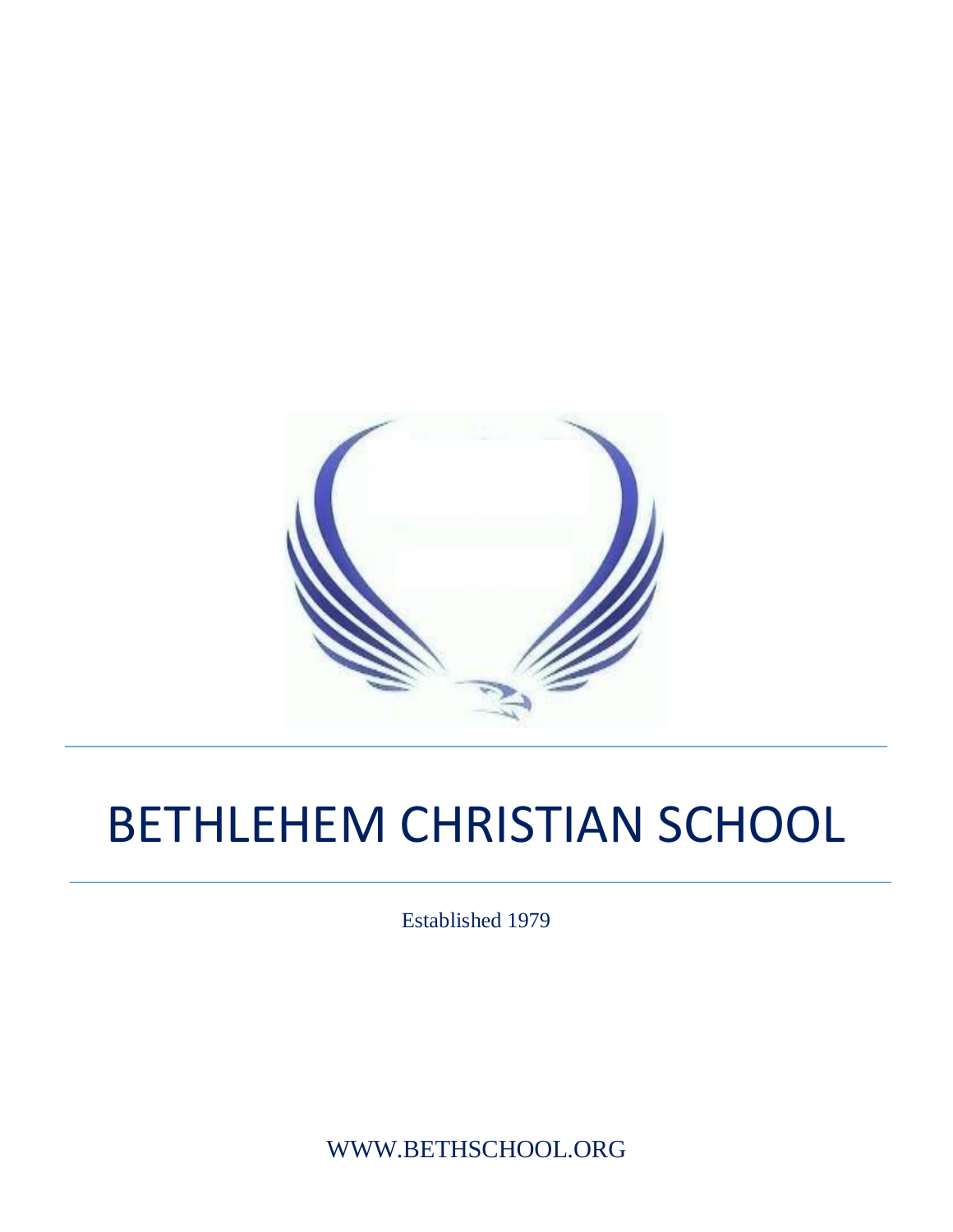

*Bethlehem Christian School* 

88 Overton School Rd, Potts Camp, MS 38659 (phone) 662-333-7372 www.bethschool.org

## **Admissions Process**

**We welcome you to the admissions process of Bethlehem Christian School (BCS). You will find enclosed all the necessary forms. In addition to these forms we will schedule a personal interview.** 

| <b>Application</b><br><b>Application Fee</b><br>Copy of birth certificate<br>Copy of the immunization records                                                                                                                                                                              | Please complete the school's Application for Admission and return to Bethlehem<br>Christian School. Please include the following documents applicable to your child. |  |  |  |
|--------------------------------------------------------------------------------------------------------------------------------------------------------------------------------------------------------------------------------------------------------------------------------------------|----------------------------------------------------------------------------------------------------------------------------------------------------------------------|--|--|--|
|                                                                                                                                                                                                                                                                                            |                                                                                                                                                                      |  |  |  |
|                                                                                                                                                                                                                                                                                            |                                                                                                                                                                      |  |  |  |
|                                                                                                                                                                                                                                                                                            |                                                                                                                                                                      |  |  |  |
|                                                                                                                                                                                                                                                                                            |                                                                                                                                                                      |  |  |  |
| Copy of the most recent report card                                                                                                                                                                                                                                                        |                                                                                                                                                                      |  |  |  |
| <b>STEP 2:</b><br>A School representative will meet with either parents or guardians                                                                                                                                                                                                       |                                                                                                                                                                      |  |  |  |
| <b>STEP 3:</b><br>Following the meeting and testing, an enrollment decision regarding your child<br>will be made by the BCS School Board. You then will be notified regarding the<br>enrollment decision by letter. An enrollment contract will be included with the<br>acceptance letter. |                                                                                                                                                                      |  |  |  |
| <b>STEP 4:</b><br>Return the completed Enrollment Contract with your non-refundable \$100.00<br><b>Application Fee.</b> (One Application Fee per Family)                                                                                                                                   |                                                                                                                                                                      |  |  |  |
| NOTE:<br>Your child's space at Bethlehem will not be secured until all the above steps are<br>completed.                                                                                                                                                                                   |                                                                                                                                                                      |  |  |  |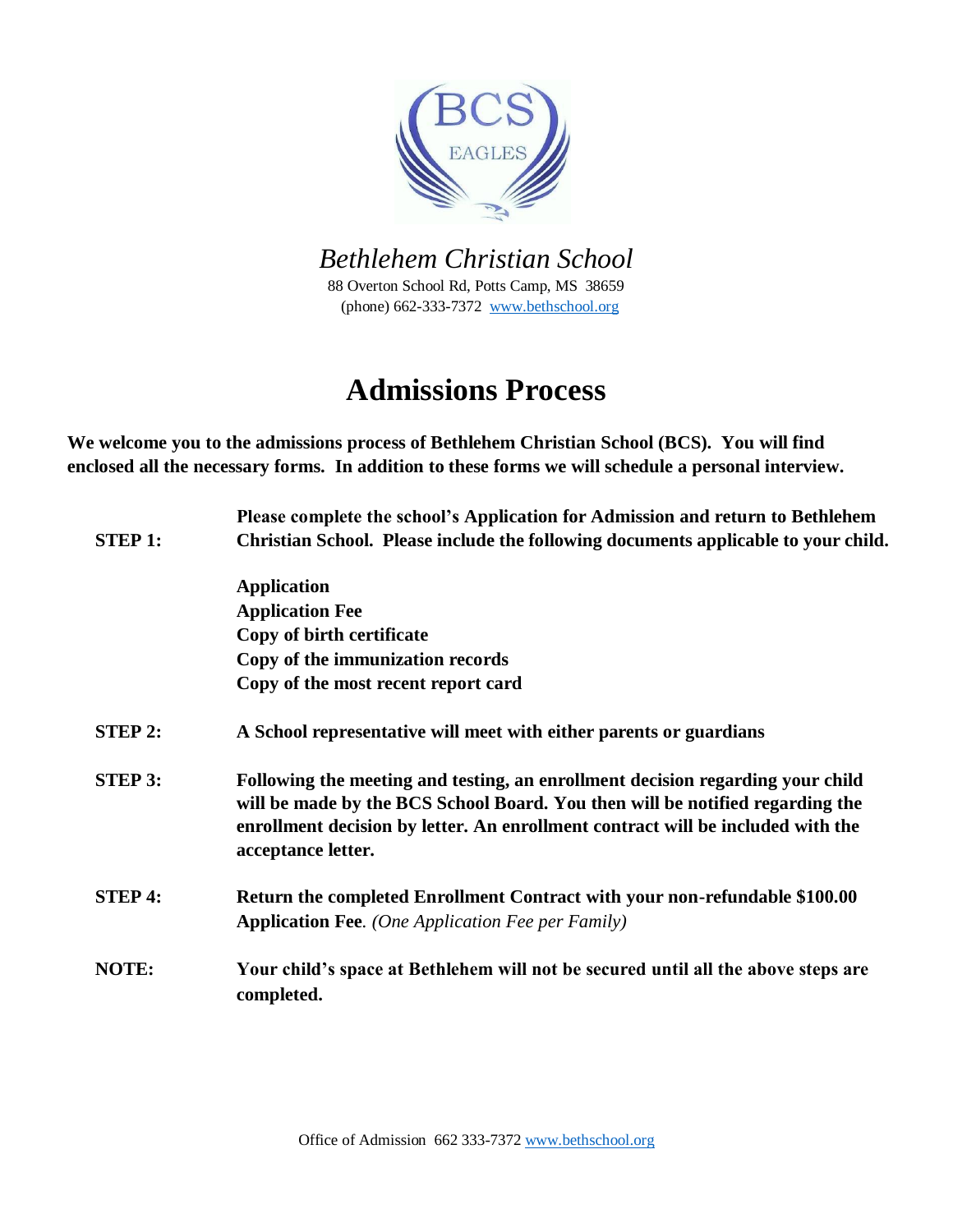

# Bethlehem Christian School

88 Overton School Rd, Potts Camp, MS 38659 (phone) 662-333-7372 www.bethschool.org

### **APPLICATION OFADMISSION**

|               |                                                                                                                                                                                                                                  | (Last, First, & Middle if used) |                     |  |                     |  |  |
|---------------|----------------------------------------------------------------------------------------------------------------------------------------------------------------------------------------------------------------------------------|---------------------------------|---------------------|--|---------------------|--|--|
|               | (Please print name exactly as it should appear on all permanent records) (Circle: Male Female)                                                                                                                                   |                                 |                     |  |                     |  |  |
|               | Current grade ______ Applying for grade _________ Date of Birth _____/ _________ Age in _____ yrs. ______ mos.                                                                                                                   |                                 |                     |  |                     |  |  |
|               | Name of Parents or Guardians (Circle Miss, Ms, Mrs., Mr., Dr.)<br>1990 - Marie London, Mrs. (2003)                                                                                                                               |                                 |                     |  |                     |  |  |
|               |                                                                                                                                                                                                                                  |                                 |                     |  |                     |  |  |
|               |                                                                                                                                                                                                                                  | (Street Address)                |                     |  |                     |  |  |
| <b>City</b>   | <b>State</b>                                                                                                                                                                                                                     | <b>Zip Code</b>                 |                     |  | <b>Phone Number</b> |  |  |
| Father's Name |                                                                                                                                                                                                                                  | Mother's Name                   |                     |  |                     |  |  |
|               |                                                                                                                                                                                                                                  |                                 | Telephone Telephone |  |                     |  |  |
|               | Siblings' names, ages and schools attending<br>and the manufacture of the manufacture of the manufacture of the state of the state of the state of the state of the state of the state of the state of the state of the state of |                                 |                     |  |                     |  |  |
|               | Do you plan to enroll any of the above in BCS? If so, when?<br><u>Letting</u> the state of the solution of the above in BCS? If so, when?<br><u>Letting</u> the state of the state of the above in BCS? If so, when?<br>         |                                 |                     |  |                     |  |  |
|               |                                                                                                                                                                                                                                  |                                 |                     |  |                     |  |  |
|               |                                                                                                                                                                                                                                  |                                 |                     |  |                     |  |  |
|               |                                                                                                                                                                                                                                  |                                 |                     |  |                     |  |  |
|               |                                                                                                                                                                                                                                  |                                 |                     |  |                     |  |  |

Office of Admission 662 333-7372 www.bethschool.org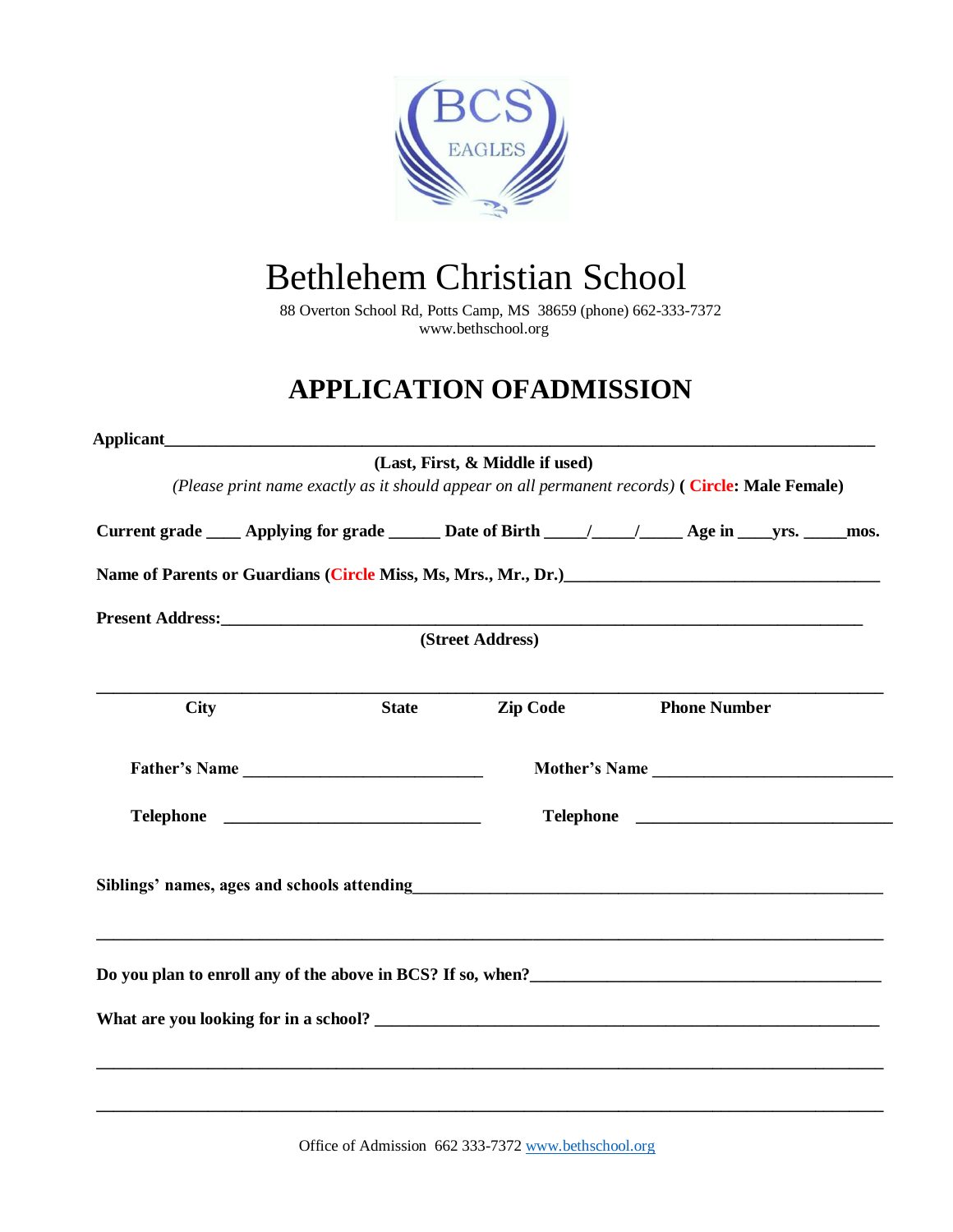**References: Please list the name, address and phone number of a pastor who knows you and the name of a family (an BCS family when applicable) who knows you well.** 

| <b>Family's Church</b> | <b>Address</b> |              |
|------------------------|----------------|--------------|
| <b>Pastor</b>          | <b>Address</b> | <b>Phone</b> |
| <b>Family Friend</b>   | <b>Address</b> | <b>Phone</b> |

### **Academic and Personal History**

*(Please list all schools this student has attended beginning with the current school)* 

| <b>SCHOOL YEAR GRADE</b> | <b>SCHOOL NAME</b> | <b>CITY &amp;STATE</b> |
|--------------------------|--------------------|------------------------|
| $\overline{\phantom{a}}$ |                    |                        |
| $- -$                    |                    |                        |
| $- -$                    |                    |                        |

**Briefly state reason(s) for leaving current school?** 

**\_\_\_\_\_\_\_\_\_\_\_\_\_\_\_\_\_\_\_\_\_\_\_\_\_\_\_\_\_\_\_\_\_\_\_\_\_\_\_\_\_\_\_\_\_\_\_\_\_\_\_\_\_\_\_\_\_\_\_\_\_\_\_\_\_\_\_\_\_\_\_\_\_\_\_\_\_\_\_\_\_\_\_\_\_\_\_\_\_\_\_\_**  *(All information is confidential. Please use additional paper if necessary.)* 

**Has your child ever repeated or been recommended to repeat a grade, attended remedial summer school, or** 

**remedial classes?(Circle: Yes No) If yes, state grade and reason: \_\_\_\_\_\_\_\_\_\_\_\_\_\_\_\_\_\_\_\_\_\_\_\_\_\_\_\_\_\_\_\_\_\_\_\_**

**2. Has your child ever been suspended, expelled or placed on probation? (Circle: Yes No) If yes, please explain:** 

**\_\_\_\_\_\_\_\_\_\_\_\_\_\_\_\_\_\_\_\_\_\_\_\_\_\_\_\_\_\_\_\_\_\_\_\_\_\_\_\_\_\_\_\_\_\_\_\_\_\_\_\_\_\_\_\_\_\_\_\_\_\_\_\_\_\_\_\_\_\_\_\_\_\_\_\_\_\_\_\_\_\_\_\_\_\_\_\_\_\_\_\_** 

**\_\_\_\_\_\_\_\_\_\_\_\_\_\_\_\_\_\_\_\_\_\_\_\_\_\_\_\_\_\_\_\_\_\_\_\_\_\_\_\_\_\_\_\_\_\_\_\_\_\_\_\_\_\_\_\_\_\_\_\_\_\_\_\_\_\_\_\_\_\_\_\_\_\_\_\_\_\_\_\_\_\_\_\_\_\_\_\_\_\_\_\_** 

**3. To your knowledge, does your child have any learning disabilities or physical, emotional, or other conditions that may affect activities or progress? (Circle: Yes No) If yes, please specify:** 

**4. Has your child been recommended for, or participated in, an Individualized Educational Plan or special education program in the past? (Circle: Yes No) If yes, please be specific:** 

**\_\_\_\_\_\_\_\_\_\_\_\_\_\_\_\_\_\_\_\_\_\_\_\_\_\_\_\_\_\_\_\_\_\_\_\_\_\_\_\_\_\_\_\_\_\_\_\_\_\_\_\_\_\_\_\_\_\_\_\_\_\_\_\_\_\_\_\_\_\_\_\_\_\_\_\_\_\_\_\_\_\_\_\_\_\_\_\_\_\_\_\_** 

**\_\_\_\_\_\_\_\_\_\_\_\_\_\_\_\_\_\_\_\_\_\_\_\_\_\_\_\_\_\_\_\_\_\_\_\_\_\_\_\_\_\_\_\_\_\_\_\_\_\_\_\_\_\_\_\_\_\_\_\_\_\_\_\_\_\_\_\_\_\_\_\_\_\_\_\_\_\_\_\_\_\_\_\_\_\_\_\_\_\_\_\_** 

**\_\_\_\_\_\_\_\_\_\_\_\_\_\_\_\_\_\_\_\_\_\_\_\_\_\_\_\_\_\_\_\_\_\_\_\_\_\_\_\_\_\_\_\_\_\_\_\_\_\_\_\_\_\_\_\_\_\_\_\_\_\_\_\_\_\_\_\_\_\_\_\_\_\_\_\_\_\_\_\_\_\_\_\_\_\_\_\_\_\_\_\_** 

**\_\_\_\_\_\_\_\_\_\_\_\_\_\_\_\_\_\_\_\_\_\_\_\_\_\_\_\_\_\_\_\_\_\_\_\_\_\_\_\_\_\_\_\_\_\_\_\_\_\_\_\_\_\_\_\_\_\_\_\_\_\_\_\_\_\_\_\_\_\_\_\_\_\_\_\_\_\_\_\_\_\_\_\_\_\_\_\_\_\_\_\_** 

**\_\_\_\_\_\_\_\_\_\_\_\_\_\_\_\_\_\_\_\_\_\_\_\_\_\_\_\_\_\_\_\_\_\_\_\_\_\_\_\_\_\_\_\_\_\_\_\_\_\_\_\_\_\_\_\_\_\_\_\_\_\_\_\_\_\_\_\_\_\_\_\_\_\_\_\_\_\_\_\_\_\_\_\_\_\_\_\_\_\_\_\_**

**\_\_\_\_\_\_\_\_\_\_\_\_\_\_\_\_\_\_\_\_\_\_\_\_\_\_\_\_\_\_\_\_\_\_\_\_\_\_\_\_\_\_\_\_\_\_\_\_\_\_\_\_\_\_\_\_\_\_\_\_\_\_\_\_\_\_\_\_\_\_\_\_\_\_\_\_\_\_\_\_\_\_\_\_\_\_\_\_\_\_\_\_** 

**5. Has your child ever had, or been recommended to have, any psychiatric, psychological, or diagnostic testing? (Circle: Yes No) If yes, please be specific:** 

**5. Does your child have any medical problems, allergies, regular medications, or instructions which we should know about? ?(Circle: Yes No) If yes, please be specific:**